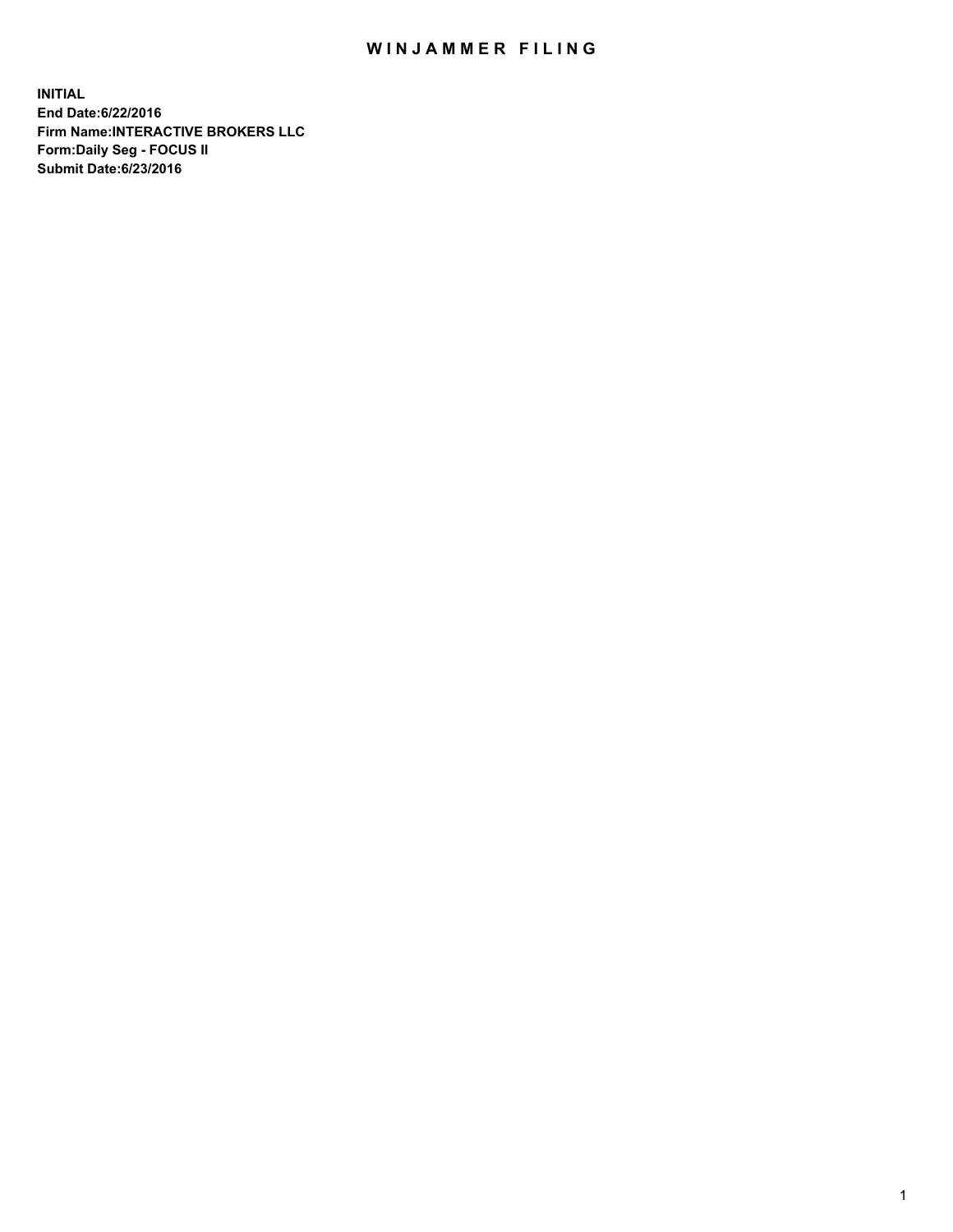## **INITIAL End Date:6/22/2016 Firm Name:INTERACTIVE BROKERS LLC Form:Daily Seg - FOCUS II Submit Date:6/23/2016 Daily Segregation - Cover Page**

| Name of Company<br><b>Contact Name</b><br><b>Contact Phone Number</b><br><b>Contact Email Address</b>                                                                                                                                                                                                                          | <b>INTERACTIVE BROKERS LLC</b><br><b>James Menicucci</b><br>203-618-8085<br>jmenicucci@interactivebrokers.c<br>om |
|--------------------------------------------------------------------------------------------------------------------------------------------------------------------------------------------------------------------------------------------------------------------------------------------------------------------------------|-------------------------------------------------------------------------------------------------------------------|
| FCM's Customer Segregated Funds Residual Interest Target (choose one):<br>a. Minimum dollar amount: ; or<br>b. Minimum percentage of customer segregated funds required:% ; or<br>c. Dollar amount range between: and; or<br>d. Percentage range of customer segregated funds required between: % and %.                       | $\overline{\mathbf{0}}$<br>0<br>155,000,000 245,000,000<br>00                                                     |
| FCM's Customer Secured Amount Funds Residual Interest Target (choose one):<br>a. Minimum dollar amount: ; or<br>b. Minimum percentage of customer secured funds required:%; or<br>c. Dollar amount range between: and; or<br>d. Percentage range of customer secured funds required between: % and %.                          | $\overline{\mathbf{0}}$<br>0<br>80,000,000 120,000,000<br>00                                                      |
| FCM's Cleared Swaps Customer Collateral Residual Interest Target (choose one):<br>a. Minimum dollar amount: ; or<br>b. Minimum percentage of cleared swaps customer collateral required:% ; or<br>c. Dollar amount range between: and; or<br>d. Percentage range of cleared swaps customer collateral required between:% and%. | $\overline{\mathbf{0}}$<br>$\overline{\mathbf{0}}$<br>00<br>0 <sub>0</sub>                                        |

Attach supporting documents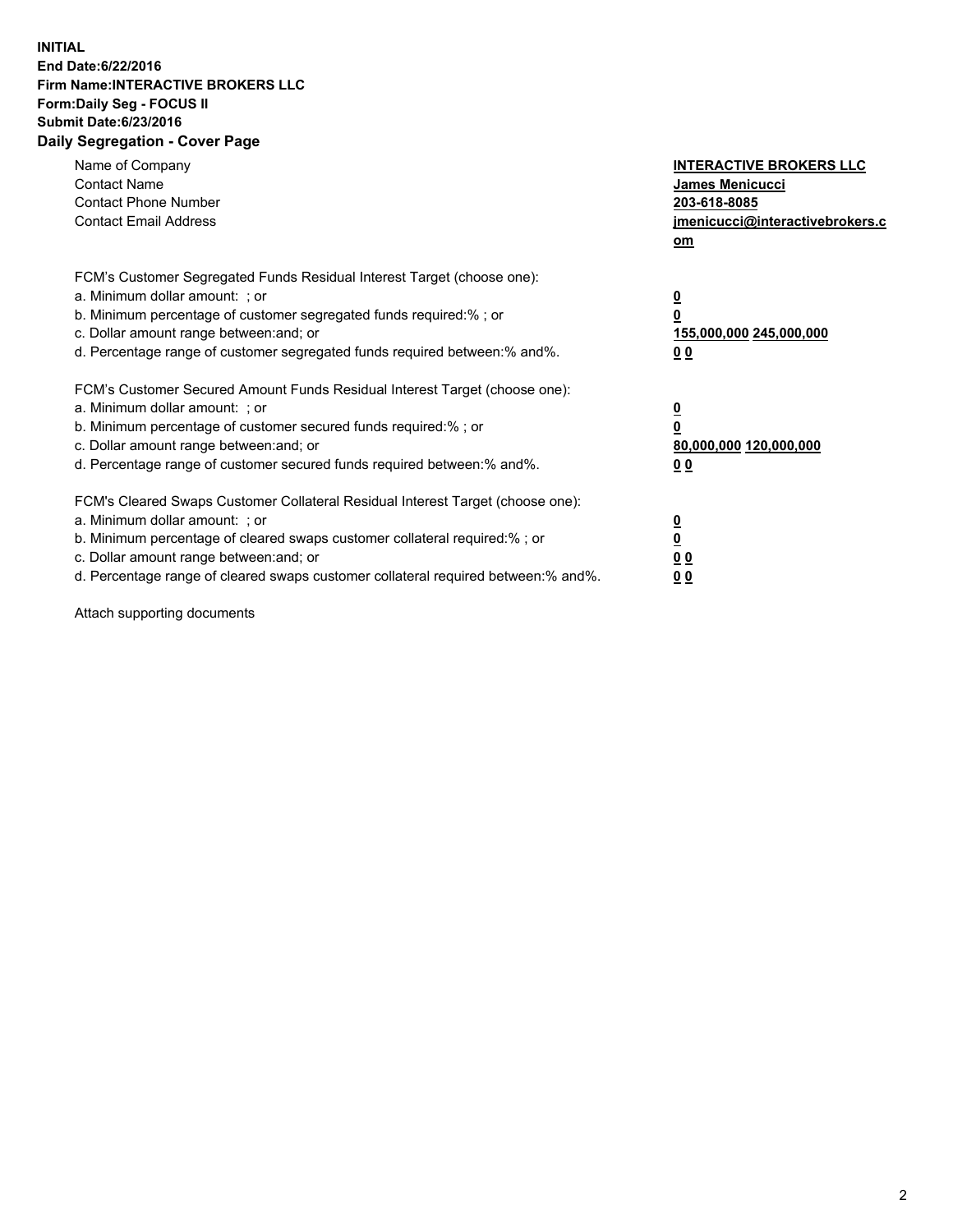## **INITIAL End Date:6/22/2016 Firm Name:INTERACTIVE BROKERS LLC Form:Daily Seg - FOCUS II Submit Date:6/23/2016 Daily Segregation - Secured Amounts**

|     | Daily Ocglegation - Occured Aniounts                                                        |                                   |
|-----|---------------------------------------------------------------------------------------------|-----------------------------------|
|     | Foreign Futures and Foreign Options Secured Amounts                                         |                                   |
|     | Amount required to be set aside pursuant to law, rule or regulation of a foreign            | $0$ [7305]                        |
|     | government or a rule of a self-regulatory organization authorized thereunder                |                                   |
| 1.  | Net ledger balance - Foreign Futures and Foreign Option Trading - All Customers             |                                   |
|     | A. Cash                                                                                     | 291,734,491 [7315]                |
|     | B. Securities (at market)                                                                   | $0$ [7317]                        |
| 2.  | Net unrealized profit (loss) in open futures contracts traded on a foreign board of trade   | 12,810,578 [7325]                 |
| 3.  | Exchange traded options                                                                     |                                   |
|     | a. Market value of open option contracts purchased on a foreign board of trade              | 77,026 [7335]                     |
|     | b. Market value of open contracts granted (sold) on a foreign board of trade                | -139,922 [7337]                   |
| 4.  | Net equity (deficit) (add lines 1.2. and 3.)                                                | 304,482,173 [7345]                |
| 5.  | Account liquidating to a deficit and account with a debit balances - gross amount           | 61,755 [7351]                     |
|     | Less: amount offset by customer owned securities                                            | 0 [7352] 61,755 [7354]            |
| 6.  | Amount required to be set aside as the secured amount - Net Liquidating Equity              | 304,543,928 [7355]                |
|     | Method (add lines 4 and 5)                                                                  |                                   |
| 7.  |                                                                                             |                                   |
|     | Greater of amount required to be set aside pursuant to foreign jurisdiction (above) or line | 304,543,928 [7360]                |
|     | 6.                                                                                          |                                   |
|     | FUNDS DEPOSITED IN SEPARATE REGULATION 30.7 ACCOUNTS                                        |                                   |
| 1.  | Cash in banks                                                                               |                                   |
|     | A. Banks located in the United States                                                       | 5,712,500 [7500]                  |
|     | B. Other banks qualified under Regulation 30.7                                              | 0 [7520] 5,712,500 [7530]         |
| 2.  | <b>Securities</b>                                                                           |                                   |
|     | A. In safekeeping with banks located in the United States                                   | 358,167,120 [7540]                |
|     | B. In safekeeping with other banks qualified under Regulation 30.7                          | 0 [7560] 358,167,120 [7570]       |
| 3.  | Equities with registered futures commission merchants                                       |                                   |
|     | A. Cash                                                                                     | $0$ [7580]                        |
|     | <b>B.</b> Securities                                                                        | $0$ [7590]                        |
|     | C. Unrealized gain (loss) on open futures contracts                                         | $0$ [7600]                        |
|     | D. Value of long option contracts                                                           | $0$ [7610]                        |
|     | E. Value of short option contracts                                                          | 0 [7615] 0 [7620]                 |
| 4.  | Amounts held by clearing organizations of foreign boards of trade                           |                                   |
|     | A. Cash                                                                                     | $0$ [7640]                        |
|     | <b>B.</b> Securities                                                                        | $0$ [7650]                        |
|     | C. Amount due to (from) clearing organization - daily variation                             | $0$ [7660]                        |
|     | D. Value of long option contracts                                                           | $0$ [7670]                        |
|     | E. Value of short option contracts                                                          | 0 [7675] 0 [7680]                 |
| 5.  | Amounts held by members of foreign boards of trade                                          |                                   |
|     | A. Cash                                                                                     | 57,663,225 [7700]                 |
|     | <b>B.</b> Securities                                                                        | $0$ [7710]                        |
|     | C. Unrealized gain (loss) on open futures contracts                                         | 1,601,278 [7720]                  |
|     | D. Value of long option contracts                                                           | 77,026 [7730]                     |
|     | E. Value of short option contracts                                                          | -139,922 [7735] 59,201,607 [7740] |
| 6.  | Amounts with other depositories designated by a foreign board of trade                      | 0 [7760]                          |
| 7.  | Segregated funds on hand                                                                    | $0$ [7765]                        |
| 8.  | Total funds in separate section 30.7 accounts                                               | 423,081,227 [7770]                |
| 9.  | Excess (deficiency) Set Aside for Secured Amount (subtract line 7 Secured Statement         | 118,537,299 [7380]                |
|     | Page 1 from Line 8)                                                                         |                                   |
| 10. | Management Target Amount for Excess funds in separate section 30.7 accounts                 | 80,000,000 [7780]                 |
| 11. | Excess (deficiency) funds in separate 30.7 accounts over (under) Management Target          | 38,537,299 [7785]                 |
|     |                                                                                             |                                   |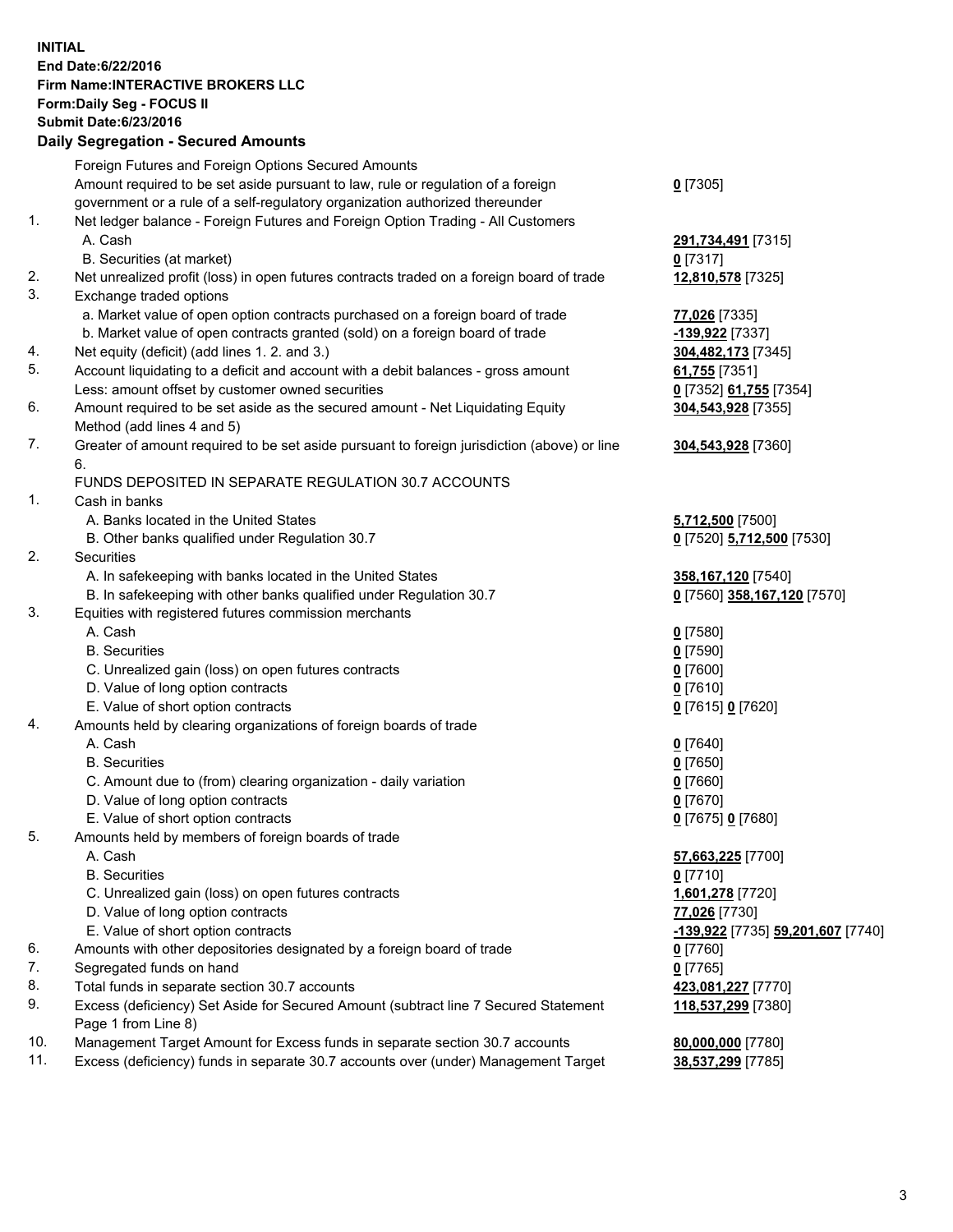**INITIAL End Date:6/22/2016 Firm Name:INTERACTIVE BROKERS LLC Form:Daily Seg - FOCUS II Submit Date:6/23/2016 Daily Segregation - Segregation Statement** SEGREGATION REQUIREMENTS(Section 4d(2) of the CEAct) 1. Net ledger balance A. Cash **2,781,610,665** [7010] B. Securities (at market) **0** [7020] 2. Net unrealized profit (loss) in open futures contracts traded on a contract market **19,622,650** [7030] 3. Exchange traded options A. Add market value of open option contracts purchased on a contract market **210,307,800** [7032] B. Deduct market value of open option contracts granted (sold) on a contract market **-297,049,477** [7033] 4. Net equity (deficit) (add lines 1, 2 and 3) **2,714,491,638** [7040] 5. Accounts liquidating to a deficit and accounts with debit balances - gross amount **68,441** [7045] Less: amount offset by customer securities **0** [7047] **68,441** [7050] 6. Amount required to be segregated (add lines 4 and 5) **2,714,560,079** [7060] FUNDS IN SEGREGATED ACCOUNTS 7. Deposited in segregated funds bank accounts A. Cash **178,381,353** [7070] B. Securities representing investments of customers' funds (at market) **1,809,684,730** [7080] C. Securities held for particular customers or option customers in lieu of cash (at market) **0** [7090] 8. Margins on deposit with derivatives clearing organizations of contract markets A. Cash **27,577,073** [7100] B. Securities representing investments of customers' funds (at market) **984,834,573** [7110] C. Securities held for particular customers or option customers in lieu of cash (at market) **0** [7120] 9. Net settlement from (to) derivatives clearing organizations of contract markets **9,892,453** [7130] 10. Exchange traded options A. Value of open long option contracts **210,300,048** [7132] B. Value of open short option contracts **-297,041,577** [7133] 11. Net equities with other FCMs A. Net liquidating equity **0** [7140] B. Securities representing investments of customers' funds (at market) **0** [7160] C. Securities held for particular customers or option customers in lieu of cash (at market) **0** [7170] 12. Segregated funds on hand **0** [7150] 13. Total amount in segregation (add lines 7 through 12) **2,923,628,653** [7180] 14. Excess (deficiency) funds in segregation (subtract line 6 from line 13) **209,068,574** [7190] 15. Management Target Amount for Excess funds in segregation **155,000,000** [7194]

16. Excess (deficiency) funds in segregation over (under) Management Target Amount Excess

**54,068,574** [7198]